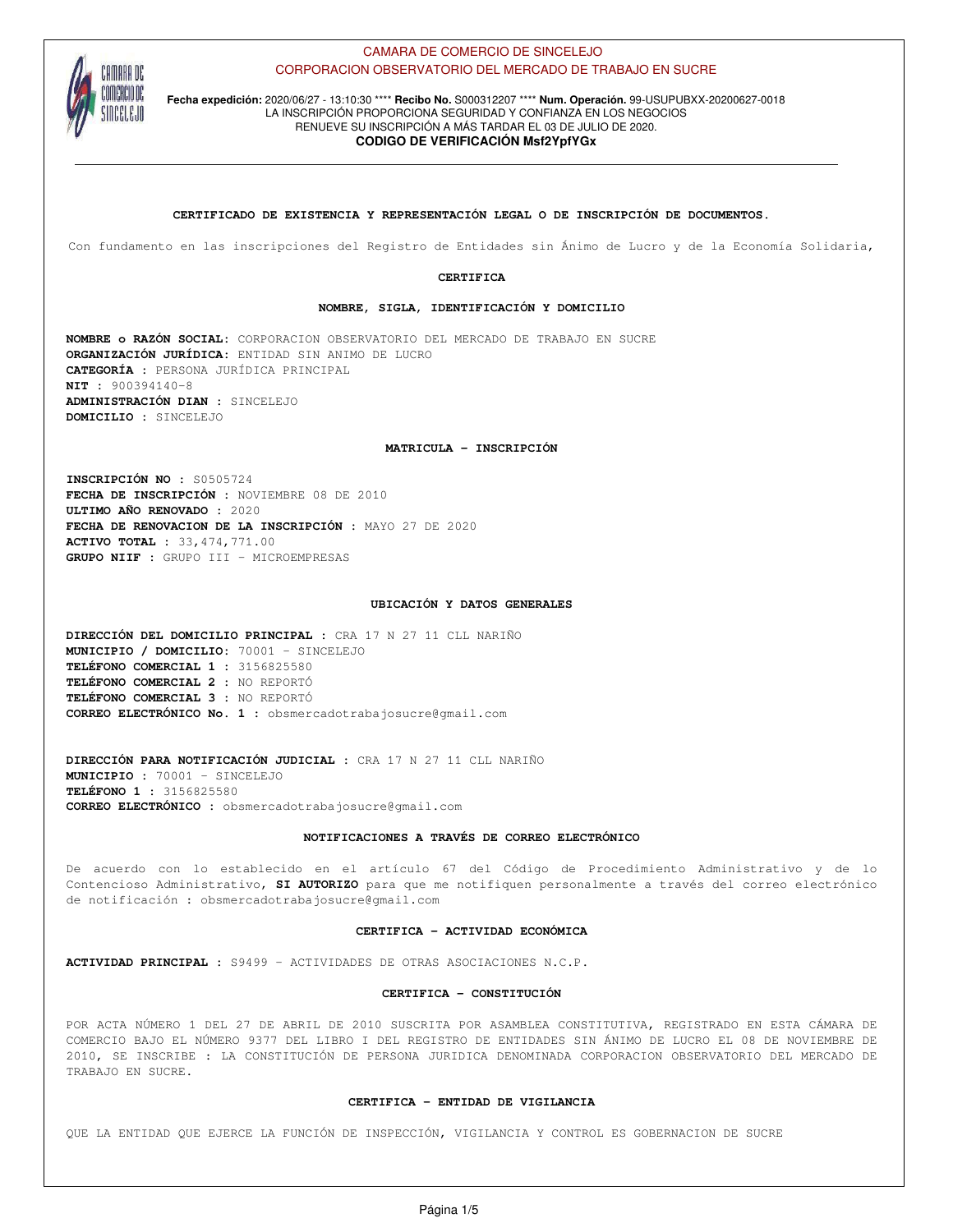

**Fecha expedición:** 2020/06/27 - 13:10:30 \*\*\*\* **Recibo No.** S000312207 \*\*\*\* **Num. Operación.** 99-USUPUBXX-20200627-0018 LA INSCRIPCIÓN PROPORCIONA SEGURIDAD Y CONFIANZA EN LOS NEGOCIOS RENUEVE SU INSCRIPCIÓN A MÁS TARDAR EL 03 DE JULIO DE 2020.

# **CODIGO DE VERIFICACIÓN Msf2YpfYGx**

## **CERTIFICA - REFORMAS**

| DOCUMENTO FECHA |          | PROCEDENCIA DOCUMENTO | INSCRIPCION          | FECHA    |
|-----------------|----------|-----------------------|----------------------|----------|
| $AC-1$          | 20120427 | ASAMBLEA DE ASOCIADOS | SINCELEJO RE01-11095 | 20121018 |

#### **CERTIFICA - VIGENCIA**

QUE LA DURACIÓN DE LA PERSONA JURÍDICA (VIGENCIA) ES HASTA EL 27 DE ABRIL DE 2060

## **CERTIFICA - OBJETO SOCIAL**

OBJETO SOCIAL OBTENER INFORMACIÓN DE TIPO CUANTITATIVO Y PERIÓDICA QUE PERMITA EL SEGUIMIENTO DEL MERCADO DE TRABAJO EN SUCRE B. PROCESAR LA INFORMACIÓN RECOLECTADA PRODUCIR INFORMACIÓN CUANTITATIVA NO PERIÓDICA QUE SE OBTENGA COMO RESULTADO DE ESTUDIOS DE INVESTIGACIÓN D. PRESENTAR INFORMACIÓN CUALITATIVA SOBRE EL MARCO INSTITUCIONAL QUE RIGE A LOS MERCADOS DE TRABAJO TANTO NACIONALES COMO REGIONALES Y DEPARTAMENTALES E AMPLIAR Y FORTALECER LA CAPACIDAD REGIONAL DE ESTUDIOS Y GENERACIÓN DE CONOCIMIENTOS EN EL DEPARTAMENTO DE SUCRE, EL CARIBE Y OTROS TERRITORIOS COLOMBIANOS PARA EL ANÁLISIS DE LA SITUACIÓN PRESENTE, ASÍ COMO EN LA FORMULACIÓN DE PROPUESTAS DE DESARROLLO SOCIAL Y ECONÓMICO EN SUCRE EN OTROS DEPARTAMENTOS DEL CARIBE Y EN OTROS TERRITORIOS DE COLOMBIA, BASADAS EN EL USO DE LA CIENCIA Y LA TECNOLOGÍA GENERAR CONOCIMIENTO PARA PROMOVER EL DEBATE CIUDADANO SOBRE IDEAS VALORES, INTERPRETACIONES POLÍTICAS E INICIATIVAS DE DISTINTOS ORDEN QUE PERMITAN ABORDAR LOS PROBLEMAS ECONÓMICOS SOCIALES, CULTURALES, CIENTÍFICOS, TECNOLÓGICOS DE COLOMBIA, EL CARIBE Y EL DEPARTAMENTO DE SUCRE, DE IGUAL MANERA PRODUCIR PROPUESTAS QUE MEJOREN LA CALIDAD DE VIDA DE LOS HABITANTES DE SUCRE, EL CARIBE Y DEMÁS TERRITORIOS DE COLOMBIA AS MISMO, DIVULGAR AMPLIAMENTE SU PRODUCCIÓN INTELECTUAL Y PARTICIPAR DE MANERA EFICAZ EN LA CONSTRUCCIÓN COLECTIVA DE UNA VISIÓN DE FUTURO PARA LA REGIÓN Y EL PAÍS OPERAR COMO CENTRO NACIONAL DE ESTUDIOS DEL DEPARTAMENTO DE SUCRE, EL CARIBE PARA CONTRIBUIR A INTEGRACIÓN DE COLOMBIA AL DEPARTAMENTO Y AL CARIBE REALIZAR INVESTIGACIONES, ASESORÍAS, CONSULTORIAS Y ORGANIZAR EVENTOS SOBRE EL DEPARTAMENTO Y EL CARIBE, ASÍ COMO PROMOVER EL INTERCAMBIO ENTRE LOS DEPARTAMENTOS QUE LO INTEGRAN PROPONER POLÍTICAS, ESTRATEGIAS Y PROYECTOS PARA EL DESARROLLO SOCIAL, ECONÓMICO, CULTURAL Y CIENTÍFICO DEL DEPARTAMENTO DE SUCRE Y EL CARIBE COLOMBIANO A LOS ORGANISMOS GUBERNAMENTALES Y NO GUBERNAMENTALES DE CARÁCTER INTERNACIONAL. NACIONAL Y REGIONAL J. INTEGRAR EL DEPARTAMENTO DE SUCRE A LA ESTRATEGIA DE DESARROLLO CIENTÍFICO Y TECNOLÓGICO Y EL CARIBE COLOMBIANO Y PROPENDER POR LA INTEGRACIÓN DE ESTOS A LA ESTRATEGIA CIENTÍFICA Y TECNOLÓGICA REGIONAL Y NACIONAL K. FOMENTAR EL PROCESO DE APROPIACIÓN COLECTIVA DE LOS CONOCIMIENTOS RELEVANTES PARA EL DESARROLLO REGIONAL SERVIR COMO CENTRO DE ESTUDIOS REGIONALES PARA EL ANÁLISIS, SEGUIMIENTO Y EVALUACIÓN DE LAS POLÍTICAS PÚBLICAS, DE LOS PLANES Y PROYECTOS DE DESARROLLO REGIONAL Y DEL DESENVOLVIMIENTO DE LA CULTURA, LA CIENCIA Y DE LOS SECTORES EMPRESARIAL, LABORAL ACADÉMICO Y DE LAS ORGANIZACIONES SOCIALES ACTUAR COMO CENTRO DE PENSAMIENTO E INVESTIGACIÓN PARA EL DESARROLLO REGIONAL, QUE PROMOVERÁ, EJECUTARÁ Y DIVULGARÁ, CON SUS PROPIOS RECURSOS O MEDIANTE CONVENIO CON TERCEROS, ESTUDIOS. CONSULTORIAS, ENCUESTAS Y TRABAJOS DE ANÁLISIS E INVESTIGACIÓN EN CAMPO DE LAS CIENCIAS SOCIALES LA CULTURA Y LAS HUMANIDADES GUARDAR, PROCESAR, ANALIZAR Y DIVULGAR INFORMACIÓN SOBRE TEMAS DE INTERÉS PARA O. IMPULSAR LA CAPACITACIÓN Y EL ADIESTRAMIENTO DE LOS RECURSOS HUMANOS PARA EL ÓPTIMO APROVECHAMIENTO DE LOS POTENCIALES DEL DEPARTAMENTO Y LA REGIÓN CARIBE, DE MANERA DIRECTA O EN COOPERACIÓN CON EL SISTEMA UNIVERSITARIO PROMOVER PASANTIAS, PROGRAMAS Y BECAS DE INVESTIGACIÓN QUE PERMITAN ESTIMULAR A GENERACIÓN DE CONOCIMIENTO SOBRE EL DEPARTAMENTO Y EL CARIBE ARTICULARSE AL SISTEMA

 UNIVERSITARIO DEL CARIBE COLOMBIANO Y PROMOVER LA COORDINACIÓN DE REDES DE INVESTIGADORES SOBRE EL DEPARTAMENTO DE SUCRE Y EL CARIBE LA CORPORACIÓN PODRÁ LLEVAR A CABO TODAS LAS ACTIVIDADES QUE ESTÉN RELACIONADAS CON SUS PROPÓSITOS, INCLUYENDO DESARROLLAR SISTEMAS DE INFORMACIÓN, MONITOREO, CAPACITACIÓN, PROSPECTIVA, INVESTIGACIÓN, EVALUACIÓN Y FORMULACIÓN DE PROGRAMAS Y POLÍTICAS, COMUNICACIÓN Y DIVULGACIÓN, SOBRE EL MERCADO DE TRABAJO EN SUCRE LA REGIÓN CARIBE Y COLOMBIA. ORGANIZAR FOROS, CONFERENCIAS CONVENCIONES, TALLERES, SEMINARIOS, Y EN 9ENERAL EVENTOS DELIBERATIVOS Y DE EDUCACIÓN INFORMA QUE TAMBIÉN PODRÁ PATROCINAR O EDITAR, PUBLICAR Y DISTRIBUIR REVISTAS, LIBROS, FOLLETOS Y MATERIALES AUDIOVISUALES ADELANTAR POR CUENTA PROPIA O DE TERCEROS ESTUDIOS E INVESTIGACIONES SOBRE TEMAS POLÍTICOS, SOCIALES, ECONÓMICOS, URBANÍSTICOS Y CULTURALES ESTABLECER UN CENTRO DE INFORMACIÓN Y DOCUMENTACIÓN Y PARTICIPAR O CONECTARSE CON REDES Y BASES DE DATOS REALIZAR CONSULTORIAS Y ASESORIAS OTORGAR PREMIOS Y DISTINCIONES ESTABLECER REDES DE INFORMACIÓN CIENTÍFICA Y CULTURA CAPACITAR Y MANTENER PERSONAL, EMPLEADOS Y VOLUNTARIOS HACER CONTRIBUCIONES AFILIARSE O HACER PARTE DE OTRAS ORGANIZACIONES SIN FINES DE LUCRO NACIONALES O EXTRANJERAS QUE TENGAN IGUAL O SIMILAR OBJETO ADMINISTRAR PARA TERCEROS PROYECTOS CIENTÍFICOS Y CULTURALES

# **CERTIFICA - PATRIMONIO**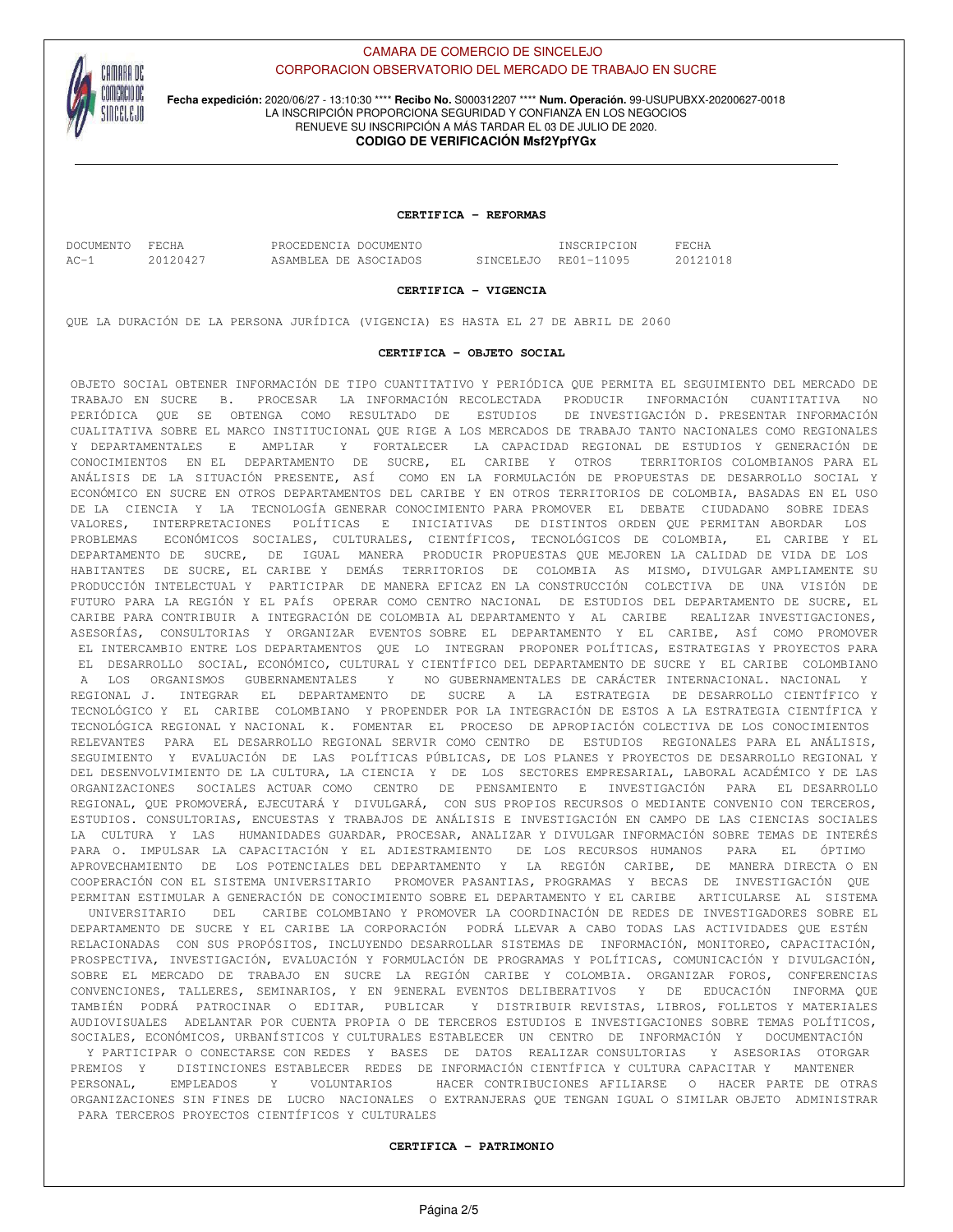

**Fecha expedición:** 2020/06/27 - 13:10:30 \*\*\*\* **Recibo No.** S000312207 \*\*\*\* **Num. Operación.** 99-USUPUBXX-20200627-0018 LA INSCRIPCIÓN PROPORCIONA SEGURIDAD Y CONFIANZA EN LOS NEGOCIOS RENUEVE SU INSCRIPCIÓN A MÁS TARDAR EL 03 DE JULIO DE 2020. **CODIGO DE VERIFICACIÓN Msf2YpfYGx**

PATRIMONIO : \$ 25,000,000.00

# **CERTIFICA - ACLARACIÓN INFORMACION DE CAPITALES, PATRIMONIOS Y SOCIOS**

PATRIMONIO LO CORPORACIÓN CONFORMARÁ SU PATRIMONIO ECONÓMICO CON LOS APORTES DE SUS MIEMBROS; CON LAS CONTRIBUCIONES, DONACIONES O LEGADOS QUE RECIBA DE CUALQUIER PERSONA PRIVADA O PÚBLICA ) NATURAL O JURÍDICA, NACIONAL O EXTRANJERA; CON LOS BIENES QUE ADQUIERA; CON LOS INGRESOS OBTENIDOS O TRAVÉS DE A INVERSIÓN DEL SUPERÁVIT DE TESORERA, DE LA VENTA O DISPOSICIÓN DE BIENES, LOS SERVICIOS QUE OFREZCA Y LA EJECUCIÓN DE PROYECTOS, EL PRODUCTO DE [ OS CUALES SERÁ DESTINADO AL LOGRO DE LOS OBJETIVOS NO LUCRATIVOS DE LA CORPORACIÓN LOS APORTES DE LOS MIEMBROS SE REALIZARÁN EN FORMA DE CUOTAS DE PARTICIPACIÓN PAGADAS EN DINERO, ESPECIE O SERVICIOS CONFORME A LOS MONTOS Y PROCEDIMIENTO QUE REGLAMENTE EL CONSEJO DIRECTIVO

## **CERTIFICA**

## **JUNTA DIRECTIVA - PRINCIPALES**

POR ACTA NÚMERO 1 DEL 27 DE ABRIL DE 2010 DE ASAMBLEA CONSTITUTIVA, REGISTRADO EN ESTA CÁMARA DE COMERCIO BAJO EL NÚMERO 9377 DEL LIBRO I DEL REGISTRO DE ENTIDADES SIN ÁNIMO DE LUCRO EL 08 DE NOVIEMBRE DE 2010, FUERON NOMBRADOS :

**CARGO NOMBRE IDENTIFICACION** MIEMBRO JUNTA DIRECTIVA GOMEZ ORDOSGOITIA MARCO EUGENIO CC 18,875,387

POR ACTA NÚMERO 1 DEL 27 DE ABRIL DE 2010 DE ASAMBLEA CONSTITUTIVA, REGISTRADO EN ESTA CÁMARA DE COMERCIO BAJO EL NÚMERO 9377 DEL LIBRO I DEL REGISTRO DE ENTIDADES SIN ÁNIMO DE LUCRO EL 08 DE NOVIEMBRE DE 2010, FUERON NOMBRADOS :

MIEMBRO JUNTA DIRECTIVA MARTINEZ SANTAMARIA WILLIAM RODOLFO CC 19,210,649

**CARGO NOMBRE IDENTIFICACION**

POR ACTA NÚMERO 1 DEL 27 DE ABRIL DE 2010 DE ASAMBLEA CONSTITUTIVA, REGISTRADO EN ESTA CÁMARA DE COMERCIO BAJO EL NÚMERO 9377 DEL LIBRO I DEL REGISTRO DE ENTIDADES SIN ÁNIMO DE LUCRO EL 08 DE NOVIEMBRE DE 2010, FUERON NOMBRADOS :

**CARGO NOMBRE IDENTIFICACION** MIEMBRO JUNTA DIRECTIVA JORGE NHASSIP GANEN ROBLES CC 2,892,515

POR ACTA NÚMERO 1 DEL 27 DE ABRIL DE 2010 DE ASAMBLEA CONSTITUTIVA, REGISTRADO EN ESTA CÁMARA DE COMERCIO BAJO EL NÚMERO 9377 DEL LIBRO I DEL REGISTRO DE ENTIDADES SIN ÁNIMO DE LUCRO EL 08 DE NOVIEMBRE DE 2010, FUERON NOMBRADOS :

MIEMBRO JUNTA DIRECTIVA GARCIA AMADOR HERMAN ENRIQUE CC 92,498,399

**CARGO NOMBRE IDENTIFICACION**

POR ACTA NÚMERO 1 DEL 27 DE ABRIL DE 2010 DE ASAMBLEA CONSTITUTIVA, REGISTRADO EN ESTA CÁMARA DE COMERCIO BAJO EL NÚMERO 9377 DEL LIBRO I DEL REGISTRO DE ENTIDADES SIN ÁNIMO DE LUCRO EL 08 DE NOVIEMBRE DE 2010, FUERON NOMBRADOS :

MIEMBRO JUNTA DIRECTIVA PERALTA CASTRO RAFAEL CC 9,309,175

**CARGO NOMBRE IDENTIFICACION**

# **CERTIFICA**

# **REPRESENTANTES LEGALES - PRINCIPALES**

POR ACTA NÚMERO 1 DEL 23 DE ABRIL DE 2014 DE CONSEJO DIRECTIVO, REGISTRADO EN ESTA CÁMARA DE COMERCIO BAJO EL NÚMERO 12549 DEL LIBRO I DEL REGISTRO DE ENTIDADES SIN ÁNIMO DE LUCRO EL 18 DE JUNIO DE 2014, FUERON NOMBRADOS :

**CARGO NOMBRE IDENTIFICACION** REPRESENTANTE LEGAL **LEON ARANGO BUELVAS** CC 73,091,837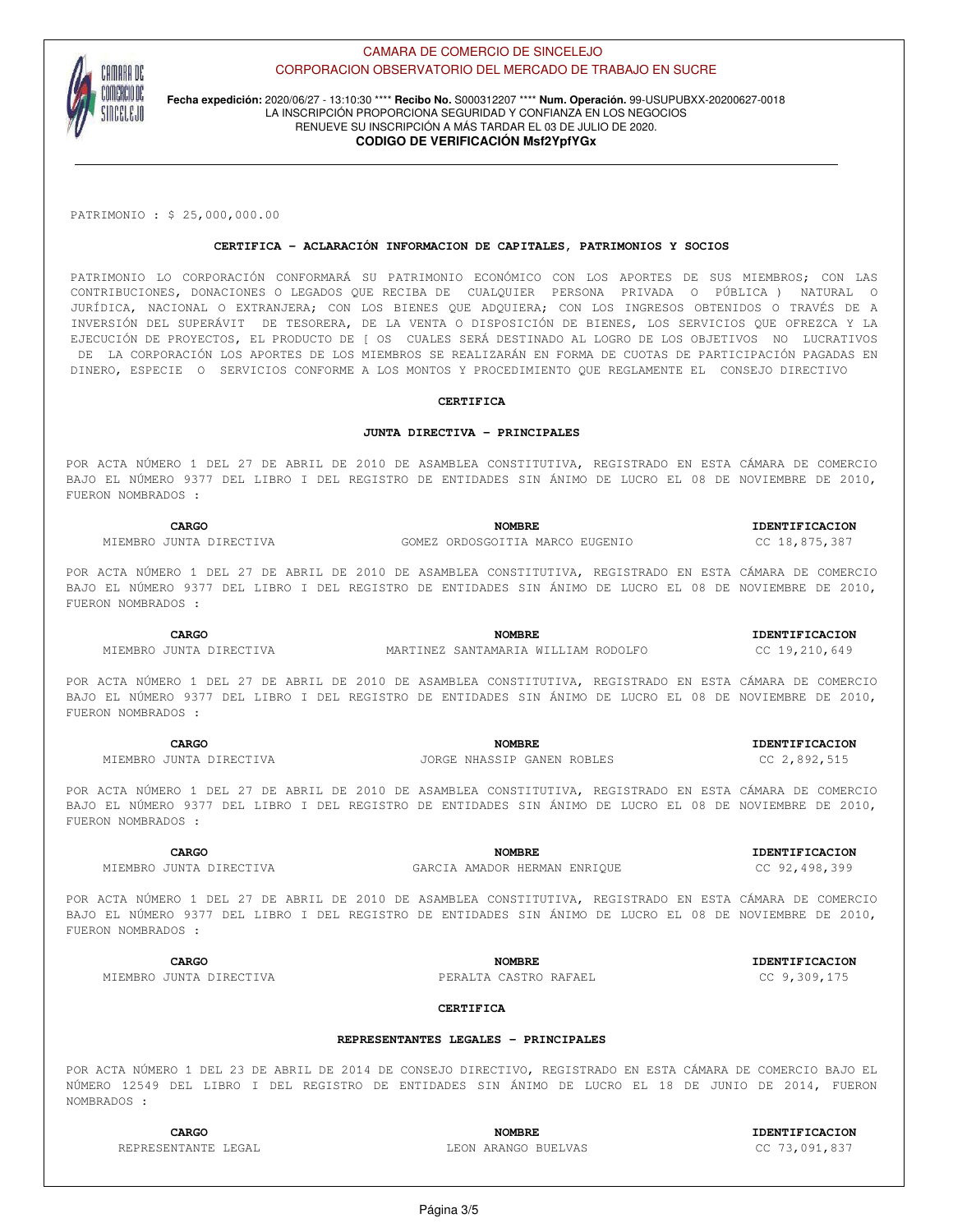

**Fecha expedición:** 2020/06/27 - 13:10:30 \*\*\*\* **Recibo No.** S000312207 \*\*\*\* **Num. Operación.** 99-USUPUBXX-20200627-0018 LA INSCRIPCIÓN PROPORCIONA SEGURIDAD Y CONFIANZA EN LOS NEGOCIOS RENUEVE SU INSCRIPCIÓN A MÁS TARDAR EL 03 DE JULIO DE 2020.

# **CODIGO DE VERIFICACIÓN Msf2YpfYGx**

## **CERTIFICA**

#### **REPRESENTANTES LEGALES SUPLENTES**

POR ACTA NÚMERO 1 DEL 23 DE ABRIL DE 2014 DE CONSEJO DIRECTIVO, REGISTRADO EN ESTA CÁMARA DE COMERCIO BAJO EL NÚMERO 12550 DEL LIBRO I DEL REGISTRO DE ENTIDADES SIN ÁNIMO DE LUCRO EL 18 DE JUNIO DE 2014, FUERON NOMBRADOS :

REPRESENTANTE LEGAL SUPLENTE MANUEL BARRIOS ESCUDERO CC 9,309,385

**CARGO NOMBRE IDENTIFICACION**

#### **CERTIFICA - FACULTADES Y LIMITACIONES**

FACULTADES DEL REPRESENTANTE LEGAL LLEVAR LA REPRESENTACIÓN LEGAL DE LA CORPORACIÓN B. USAR EL NOMBRE DE LA CORPORACIÓN Y FIRMAR EN SU REPRESENTACIÓN C. CELEBRAR EN NOMBRE DE LA CORPORACIÓN, CUALQUIER TIPO DE ACTO O CONTRATO SALVO A LIMITACIÓN ESTABLECIDA EN LITERAL O DEL ARTÍCULO VIGÉSIMO SEGUNDO D. REPRESENTAR A LA CORPORACIÓN ANTE LAS AUTORIDADES ADMINISTRATIVAS, POLÍTICAS, FISCALES, JUDICIALES, CIVILES Y ANTE CUALQUIER OTRA PERSONA NATURAL O JURÍDICA, PÚBLICA O PRIVADA E. CONSTITUIR LOS APODERADOS JUDICIALES Y EXTRAJUDICIALES QUE REQUIERA LA BUENA MARCHA DE LA CORPORACIÓN F. VELAR POR A INTEGRIDAD Y EL CUMPLIMIENTO DE LOS PROPÓSITOS Y LAS DISPOSICIONES ESTATUTARIAS DE LA CORPORACIÓN, ASÍ COMO DE LOS REGLAMENTOS, DETERMINACIONES

#### **INFORMA - TAMAÑO DE EMPRESA**

De conformiadad con lo previsto en el artículo 2.2.1.13.2.1 del Dcreto 1074 de 2015 y la Resolución 2225 de 2019 del DANE el tamaño de la empresa es MICRO EMPRESA

Lo anterior de acuerdo a la información reportada por el matriculado o inscrito en el formulario RUES:

Ingresos por actividad ordinaria : \$2,765 Actividad económica por la que percibió mayores ingresos en el periodo - CIIU : S9499

#### **IMPORTANTE**

LA PERSONA JURIDICA DE QUE TRATA ESTE CERTIFICADO SE ENCUENTRA SUJETA A LA INSPECCION, VIGILANCIA Y CONTROL DE LAS AUTORIDADES QUE EJERCEN ESTA FUNCION, POR LO TANTO DEBERA PRESENTAR ANTE LA AUTORIDAD CORRESPONDIENTE, EL CERTIFICADO DE REGISTRO RESPECTIVO, EXPEDIDO POR LA CAMARA DE COMERCIO, DENTRO DE LOS 10 DIAS HABILES SIGUIENTES A LA FECHA DE INSCRIPCION, MAS EL TERMINO DE LA DISTANCIA CUANDO EL DOMICILIO DE LA PERSONA JURIDICA SIN ANIMO DE LUCRO QUE SE REGISTRA ES DIFERENTE AL DE LA CAMARA DE COMERCIO QUE LE CORRESPONDE. EN EL CASO DE REFORMAS ESTATUTARIAS ADEMAS SE ALLEGARA COPIA DE LOS ESTATUTOS.TODA AUTORIZACION, PERMISO, LICENCIA O RECONOCIMIENTO DE CARACTER OFICIAL, SE TRAMITARA CON POSTERIORIDAD A LA INSCRIPCION DE LAS PERSONAS JURIDICAS SIN ANIMO DE LUCRO EN LA RESPECTIVA CAMARA DE COMERCIO

#### **CERTIFICA**

LA INFORMACIÓN ANTERIOR HA SIDO TOMADA DIRECTAMENTE DEL FORMULARIO DE MATRÍCULA Y RENOVACIÓN DILIGENCIADO POR EL COMERCIANTE

#### **CERTIFICA**

DE CONFORMIDAD CON LO ESTABLECIDO EN EL CÓDIGO DE PROCEDIMIENTO ADMINISTRATIVO Y DE LO CONTENCIOSO Y DE LA LEY 962 DE 2005, LOS ACTOS ADMINISTRATIVOS DE REGISTRO AQUÍ CERTIFICADOS QUEDAN EN FIRME DIEZ (10) DÍAS HÁBILES DESPUES DE LA FECHA DE INSCRIPCIÓN, SIEMPRE QUE NO SEAN OBJETO DE RECURSOS. EL DÍA SÁBADO NO SE DEBE CONTAR COMO DÍA HÁBIL.

VALOR DEL CERTIFICADO : \$6,100

CERTIFICADO EXPEDIDO A TRAVES DEL PORTAL DE SERVICIOS VIRTUALES (SII)

IMPORTANTE: La firma digital del secretario de la CAMARA DE COMERCIO DE SINCELEJO contenida en este certificado electrónico se encuentra emitida por una entidad de certificación abierta autorizada y vigilada por la Superintendencia de Industria y Comercio, de conformidad con las exigencias establecidas en la Ley 527 de